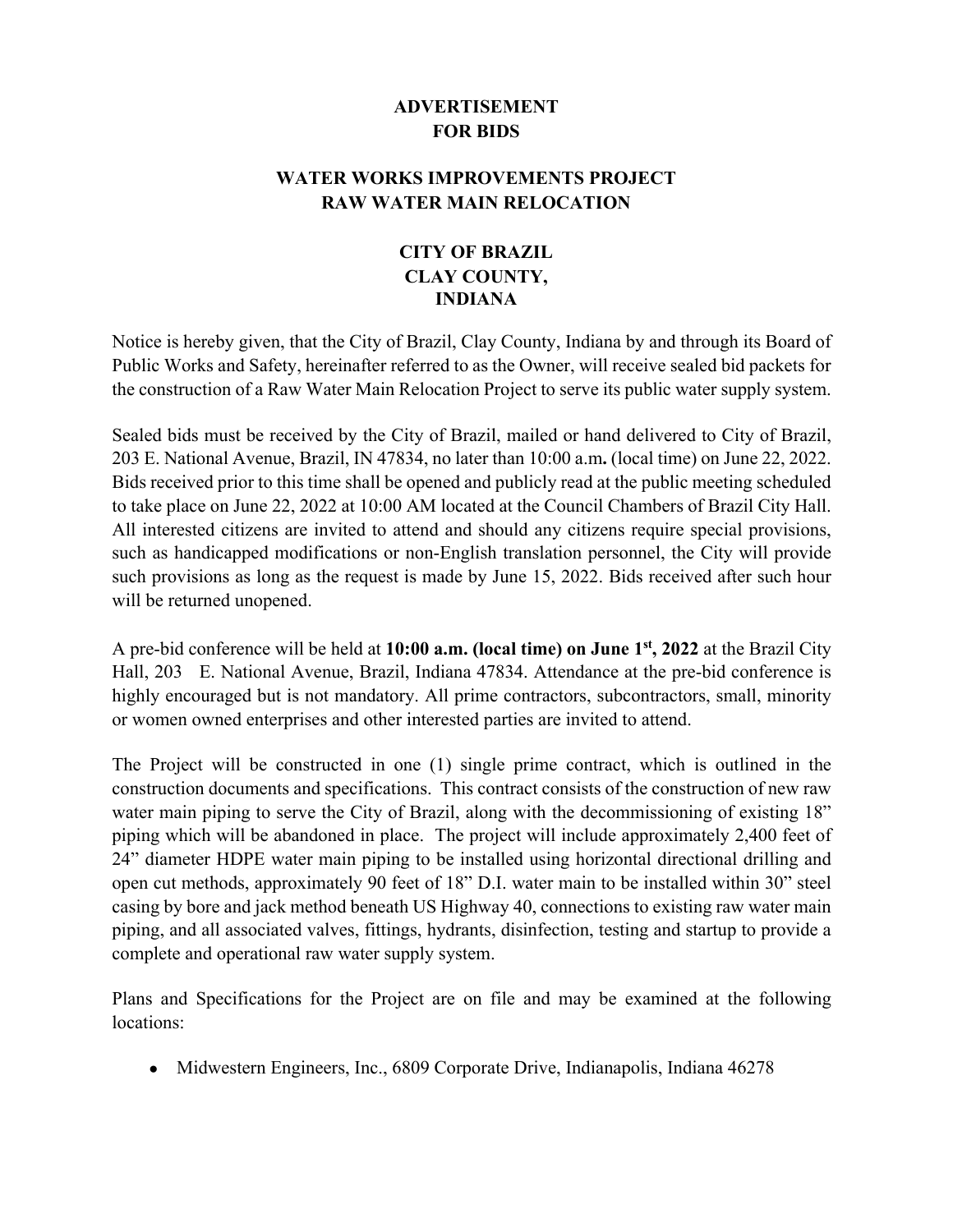Plans and Specifications are available at the office of Midwestern Engineers, Inc. The service charge for Contractors to view the plans for preparing their bid is as follows: 1) Purchase by download at midwesterneng.com/plan room - \$100.00, and 2) Purchase paper-bound plans and specifications - \$300.00 per set. All service charges for purchasing are non-refundable.

The work to be performed and the bid to be submitted shall include sufficient and proper sums for all general construction, mechanical installation, labor, materials, permits, licenses, insurance, and so forth incidental to and required for the construction of the facilities.

Each bid must be enclosed in a sealed envelope bearing the title of the Project and the name and address of Bidder. All bids must be submitted on the bid forms as identified in the Contract Documents and Specifications.

Each bid shall be accompanied by a certified check or acceptable bidder's bond made payable to the Owner, in a sum of not less than five percent (5%) of the total amount of the highest aggregate bid, which check or bond will be held by the Owner as evidence that the bidder will, if awarded the contract, enter into the same with the Owner upon notification from him to do so within ten (10) days of said notification.

Approved performance and payment bonds guaranteeing faithful and proper performance of the work and materials, to be executed by an acceptable surety company, will be required of the Contractor at the time of contract execution. The bonds will be in the amount of 100% of the Contract Price and must be in full force and effect throughout the term of the Construction Contract plus a period of twelve (12) months from the date of substantial completion.

The Owner reserves the right to reject any bid, or all bids, or to accept any bid or bids, or to make such combination of bids as may seem desirable, and to waive any and all informalities in bidding. Any bid received after the time and date specified shall not be considered. No bid may be withdrawn after the scheduled closing time for receipt of bids for at least ninety (90) days.

A conditional or qualified Bid will not be accepted. Award will be made to the low, responsive, responsible bidder. The low, responsive, responsible bidder must not be debarred, suspended, or otherwise be excluded from or ineligible for participation in federally assisted programs under Executive Order 12549. Prior to contract award prime contractors are to be actively registered or seeking registration with SAM.gov to determine eligibility/debarment status. Any contract awarded to a prime contractor or subcontractor that is found to be ineligible for award must be terminated immediately.

All applicable laws, ordinances, and the rules and regulations of all authorities having jurisdiction over construction of the project shall apply to the project throughout.

Bids shall be properly and completely executed on bid forms included in the Specifications. Bids shall include all information requested by Indiana Form 96 (Revised 2013) included with the Specifications. Under Section III of Form 96, the Bidder shall submit a financial statement. The